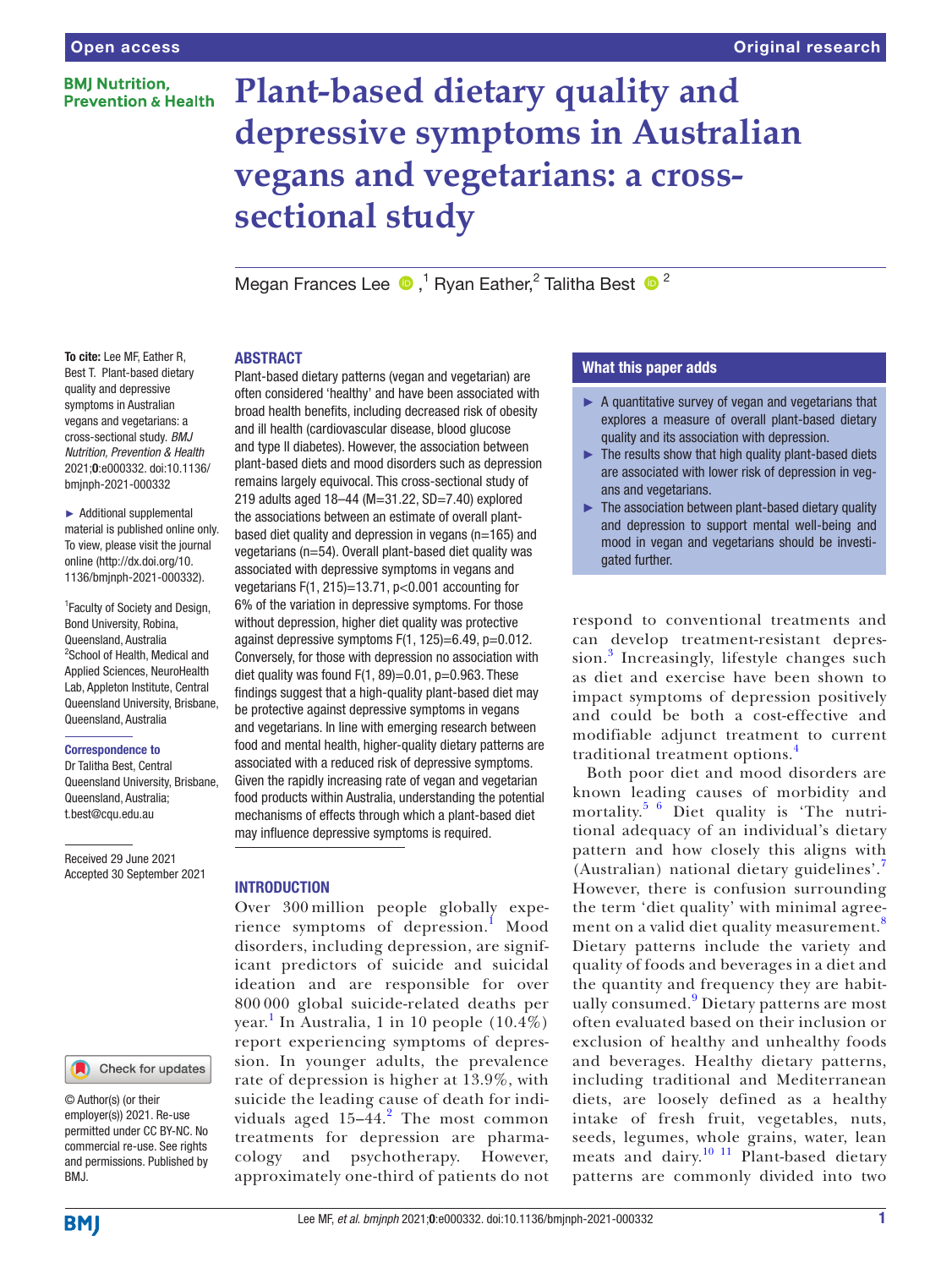main categories, vegan and vegetarian, with several subcategories low in animal food consumption.<sup>12</sup> As such, a healthy plant-based dietary pattern is characterised by high consumption of fresh fruit, vegetables, nuts, seeds, legumes, whole grains and water, but may omit lean meats and dairy.<sup>13 14</sup> Conversely, unhealthy dietary patterns are characteristic of a large consumption of ultraprocessed, refined and sugary foods, despite the inclusion or exclusion of animal-based products.[15–18](#page-6-11) In Australia, there has been a surge of people choosing to follow plant-based lifestyles with over 2.5 million Australians choosing to go meat-free. This equates to 12% of the total population, with the largest proportion of plant-based dieters being young adults between 18 and 45.[19](#page-6-12)

Dietary intervention studies highlight healthy dietary patterns rich in fresh fruits, vegetables, nuts, seeds, whole grains and legumes as promising in reducing symptoms of depression.<sup>4 20</sup> However, the evidence of the association between plant-based dietary patterns and depression is inconsistent and conflicting.<sup>[21](#page-6-13)</sup> Some studies suggest that plant-based diets (PBD) are associated with improved mood and mental health.<sup>22</sup> Others suggest that PBDs are associated with a greater risk of depressive symptoms,  $23^{24}$ while others find no relationship. $25-27$  A meta-analysis of 13 studies by Iguacel *et al*[28](#page-6-17) found that vegans and vegetarians were at increased risk of depression (OR=2.14, 95% CI: 1.11 to 4.15). Another systematic review and meta-analysis of ten observational studies by Askari *et al*<sup>29</sup> found no association between those who consumed a vegetarian diet and depression symptoms (pooled effect size: 1.02, 95% CI: 0.84 to 1.25). While a narrative review of 19 studies by Jain *et al*. [30](#page-6-19) found conflicting information, some studies suggesting that those who adhered to vegan and vegetarian dietary patterns had higher depression rates, while others indicated they were associated with decreased depressive symptoms. Other primary research studies suggest that young adult vegetarians are at higher risk of depression<sup>[31](#page-6-20)</sup> and suicide<sup>32</sup> than omnivores in the same age group. The reasons for these conflicting findings are not yet fully understood but may be due to the lack of heterogeneity of the measurement of dietary patterns (self-report), and that quality rather than dietary patterns needs to be further explored in this population. $33$  Indeed a recent meta-analysis showed an increased risk of depression in vegetarians, $34$  however, the interpretation of the findings is limited due to the lack of methodological clarity in vegetarian diets being of 'low' or 'no' meat consumption. As such, diet quality measures in PBD is critical for exploring the association between diet and mental health. This study explores the association between vegan and vegetarian dietary patterns and depressive symptoms in adults by exploring the overall dietary quality of these patterns. The research hypothesises that a

high-quality PBD is associated with a lower risk of depressive symptoms.

# **METHOD**

## Research design

A cross-sectional online, anonymous survey was conducted between July 2020 and September 2020, using the Strengthening the Reporting of Observational Studies in Epidemiology checklist for cross-sectional studies.<sup>[35](#page-6-24)</sup>

#### Procedure and participants

Vegan and vegetarian adults aged between 18 and 44 years and living in Australia were invited to complete an online survey through social media platforms Facebook, Twitter and LinkedIn. This age range was used as it is a high-risk population for depression<sup>[2](#page-6-1)</sup> and identified as more likely to follow a plant-based dietary pattern.<sup>19</sup> Respondents were excluded if they were outside this age range or did not self-report a predominantly PBD intake. Invitations to participate were posted within PBD Facebook groups, and permission was sought from each group's administrators prior to posting. Based on a priori sample size calculations, N=185 was identified using G\*Power to detect a medium effect size with 85% power. A total of 409 participants responded to the study. Of these, 190 reported consuming some form of meat product and were excluded from the data analysis, leaving 219 participants, resulting in a response rate of 53%. Of these, 165 self-identified as vegan and 54 as vegetarian. There was no remuneration for participation. The research team piloted the survey prior to distribution.

#### MATERIALS

#### Participant characteristics

Demographic characteristics, including age (years), gender (female, male or non-binary), education levels (high school, university degree, trade certificate) and marital status (partnered or unpartnered), were collected. Participants also reported health-related characteristics such as single-item measures to assess daily physical activity levels over the last month ranging from 0 'never exercise' to 31 'everyday',  $36$  and health compared with peers ranging from 1 'very good' to 5 'poor'.<sup>37</sup> Selfreported height and weight were used to calculate body mass index (BMI).

#### Centre for Epidemiological Studies Depression

The 20-item Centre for epidemiological studies depression (CESD) was used to measure symptoms associated with depression during the past week. $38$  Response items are measured on a four-point Likert scale ranging from 0 (none of the time) to 3 (most of the time). Scores range from 0 to 60, with high scores (16 or greater) suggesting greater symptoms of depression. The CESD-20 measures symptoms of depression in the general population rather than a clinical diagnosis and is not recommended as a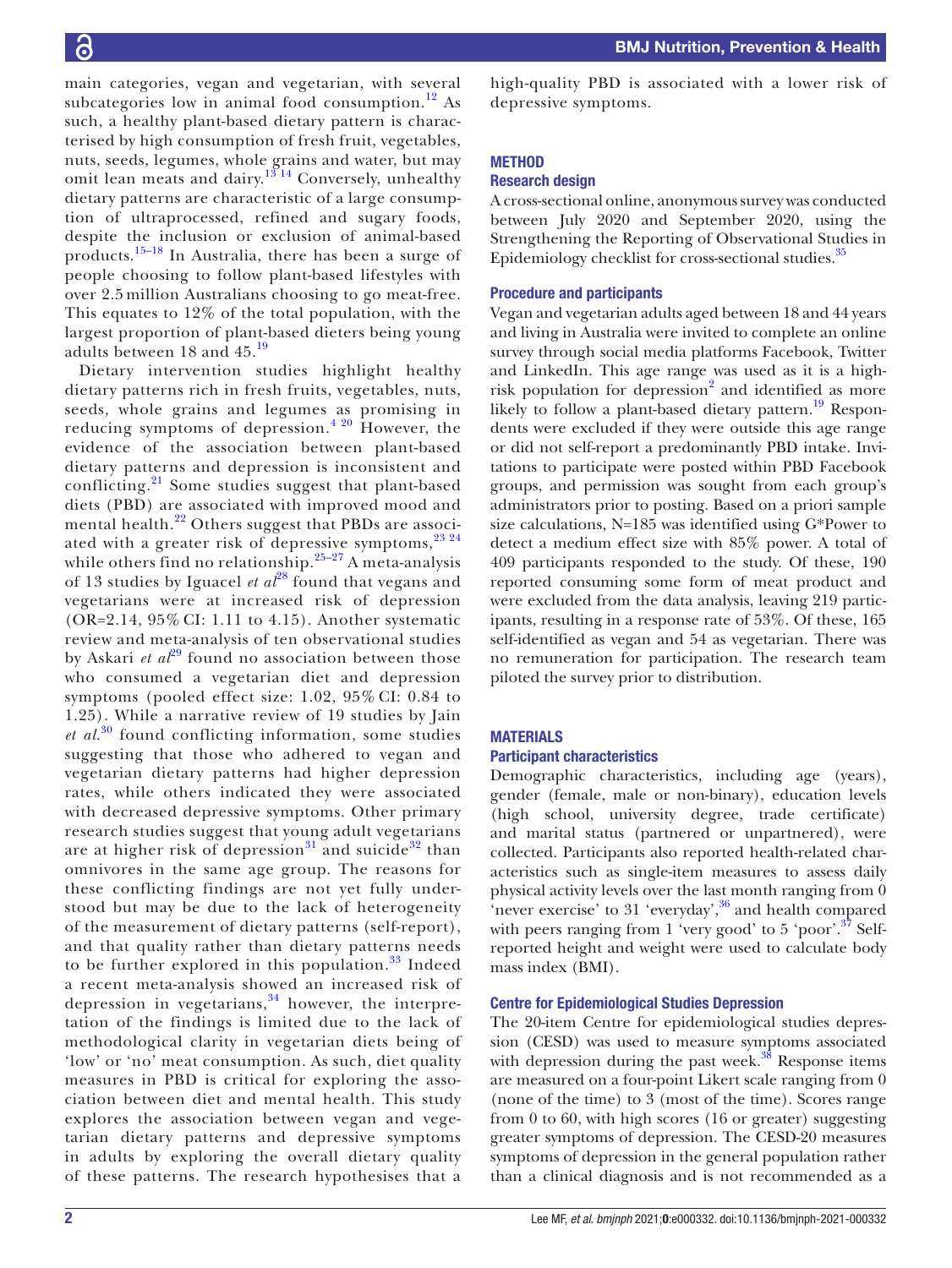diagnostic tool. The CESD-20 has high internal consistency, test-retest reliability and concurrent validity with other depression scales such as the Beck Depression scale.<sup>[38 39](#page-6-27)</sup> The CESD-20 has been used in previous dietary patterns and depression research . The CESD-20 has high internal consistency  $(\alpha > 0.8)$  across young adult population[s40 41](#page-6-28) and for those who adhere to a plant-based dietary pattern.<sup>42</sup><sup>43</sup>

#### Dietary Screening Tool

The Dietary Screening Tool (DST) is a 20-item questionnaire that asks participants to provide an estimate of intake frequency of specific food categories.<sup>[44](#page-6-30)</sup> Scoring was based on the frequency of each food group based on the 2005 Dietary Guidelines for Americans, $45$  with changes made to the wording of items to reflect food choices more readily available in an Australian context.<sup>[46](#page-6-32)</sup> The DST has been used to explore the association between diet quality and mood disorders in an Australian population.<sup>447</sup>

Dietary indices calculate diet quality in populations by nominating scores for consumption of healthy food items to provide a total score, with higher scores indicating healthier diet quality.<sup>[48](#page-6-33)</sup> However, to date, self-reported dietary quality measures do not differentiate scores for those who do not eat food items such as meat, dairy and eggs, and as such, plant-based dietary patterns will have lower quality scores using these indices. Consequently, in this study, the DST was adapted to integrate an index of diet quality for PBD used in other studies.<sup>[12](#page-6-9)</sup>

Consequently, food item scores were reweighted for PBD using the  $PBD<sup>12</sup>$  so that positive scores were assigned to healthful plant foods, and negative scores were assigned to unhealthful plant foods. This adaptation involved reversing any questions in the DST that awarded high scores for meat or meat-based products such as eggs and dairy. DST scores range from 0 to 105, with higher scores suggesting greater diet quality. Assigning the maximum scores in this way for a vegan and vegetarian population allowed them to achieve a maximum possible score as intended by the original DST. Higher diet quality scores meant that participants were consuming more fresh fruits, vegetables, legumes, whole grains, nuts, seeds, tofu, soy products and less plant-based processed food items or take away options.

#### Data analysis strategy

Frequency descriptives were calculated for all variables, with analysis of variance and  $\chi^2$  statistics used for continuous and categorical variable comparisons, respectively. Correlations were conducted to establish the relationship between depressive scores (CESD-20) and all other variables (DST, BMI, age, gender, physical activity levels, marital status) and to assess multicollinearity across predictor variables. Pearson's correlation analysis on continuous variables and Spearman's correlation analysis on categorical variables determined that only the DST and BMI were significantly correlated with CESD-20, and these were included in the final model. Before analysis was performed, the assumptions of multiple linear regression were checked ([online supplemental material\)](https://dx.doi.org/10.1136/bmjnph-2021-000332). There were no standardised residuals greater than three, indicating no outliers were influencing the data, and the assumptions of heteroscedasticity and normality of the residuals were met. There was no evidence of multicollinearity in the correlation matrix, and the variance inflation factor and tolerance rates were within normal limits. Multiple linear regression was used to determine whether diet quality (DST) was a significant predictor of depressive symptoms (CESD-20). The DST was entered into the model first, followed by BMI.

#### **RESULTS**

The mean age of the 219 participants was 31.22 (*SD*=7.40), with 93% of participants identifying as female. [Table](#page-3-0) 1 outlines the demographic and healthrelated characteristics of the population split by diet type (vegan or vegetarian). In the overall sample, the majority of participants were partnered (68%), had a university degree (80%) and felt they had good health compared with their peers (76%). The mean DST score was 72.72 (*SD*=12.36), and the mean CESD-20 score was 19.22 (*SD*=13.23), which meets the cut-off criterion score of 16 for depressive symptoms.

Pearson's correlations on continuous variables and Spearman's correlations on categorical variables ([table](#page-3-1) 2) show a significant relationship between diet quality scores, BMI and depressive symptoms, but no significant relationship for any other variables.

A multiple linear regression model was used to predict DST (continuous score) in CESD-20 (continuous score). [Table](#page-4-0) 3 outlines the results of the multiple linear regression models. The model shows that at step one, diet quality significantly contributed to the regression model  $F(1, 215) = 13.71$ ,  $p < 0.001$  and accounted for 6% of the variation in depressive symptoms. At step two, adding BMI to the model added a further 3% variation in depressive symptoms. This change in  $\mathbb{R}^2$  was also significant  $F(2, 215)=10.27$ , p<0.001. Together diet quality and BMI accounted for 9% of the variance in depressive symptoms. After adjusting for BMI in the final model, as diet quality increased, depressive symptoms decreased by β=−0.20.

A multiple linear regression model was used to predict DST in CESD-20, splitting the overall population by clinical cut-off score of 16+ for depressive symptoms in the CESD-20. [Table](#page-4-1) 4 outlines the results of the multiple linear regression models. The model shows that for those without depressive symptoms at step one, diet quality significantly contributed to the regression model  $F(1, 125)=6.49$ ,  $p=0.012$  and accounted for 5% of the variation in depressive symptoms. At step two, adding BMI to the model did not add a further variation in depressive symptoms F(2, 125)=3.44, p=0.035. After adjusting for BMI in the final model, as diet quality increased, depressive symptoms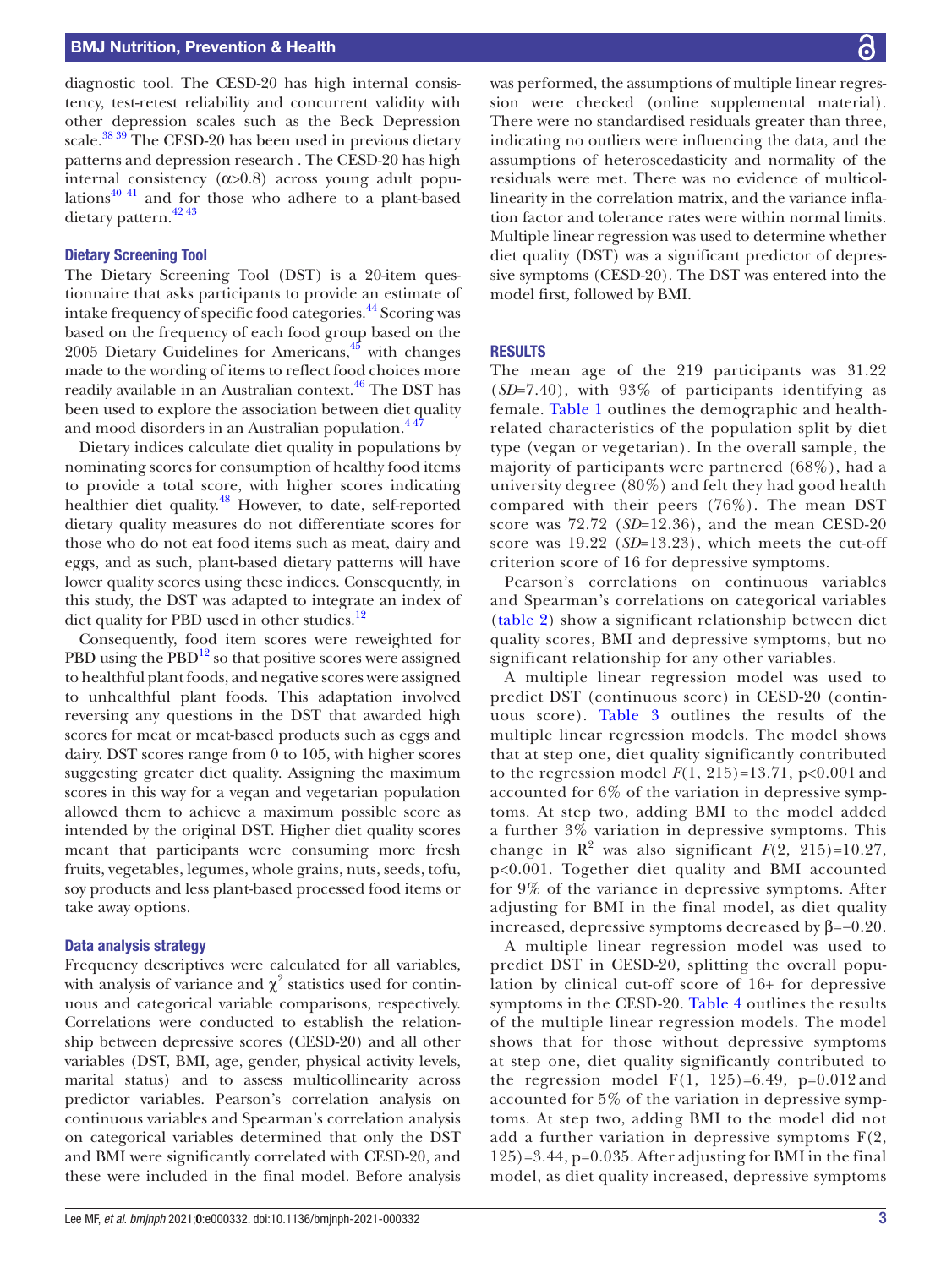<span id="page-3-0"></span>

| Table 1 Sociodemographic, health, and lifestyle characteristics per dietary pattern category |                        |                    |                                 |                       |  |  |  |
|----------------------------------------------------------------------------------------------|------------------------|--------------------|---------------------------------|-----------------------|--|--|--|
| Dietary pattern                                                                              | Vegetarian<br>$(n=54)$ | Vegan<br>$(n=165)$ | <b>Full sample</b><br>$(n=219)$ | <b>Test statistic</b> |  |  |  |
| Gender (n, %)                                                                                |                        |                    |                                 | $\chi^2$ =1.33        |  |  |  |
| Female                                                                                       | 51(23.3)               | 152 (69.4)         | 203 (92.7)                      |                       |  |  |  |
| Male                                                                                         | 3(1.4)                 | 9(4.1)             | 12(5.5)                         |                       |  |  |  |
| Transgender/non-binary                                                                       | 0(0.0)                 | 4(1.9)             | 4(1.9)                          |                       |  |  |  |
| Marital status (n, %)                                                                        |                        |                    |                                 | $\chi^2$ =1.37        |  |  |  |
| Partnered                                                                                    | 33(15.1)               | 115 (52.5)         | 148 (67.6)                      |                       |  |  |  |
| Unpartnered                                                                                  | 21(9.6)                | 50 (22.8)          | 71 (32.4)                       |                       |  |  |  |
| Highest educational level (n, %)                                                             |                        |                    |                                 | $\chi^2$ =3.10        |  |  |  |
| High school                                                                                  | 4(1.8)                 | 28 (12.8)          | 32 (14.6)                       |                       |  |  |  |
| University degree                                                                            | 46 (21.0)              | 128 (58.4)         | 174 (79.5)                      |                       |  |  |  |
| Trade certificate                                                                            | 4(1.8)                 | 9(4.1)             | 13(5.9)                         |                       |  |  |  |
| Health compared with peers (n, %)                                                            |                        |                    |                                 | $F = 7.90$            |  |  |  |
| Very good                                                                                    | 12(5.5)                | 70 (32.0)          | 82 (37.4)                       |                       |  |  |  |
| Good                                                                                         | 25(11.4)               | 60 (27.4)          | 85 (38.8)                       |                       |  |  |  |
| Fair                                                                                         | 7(3.2)                 | 18(8.2)            | 25(11.4)                        |                       |  |  |  |
| Sometimes good sometimes poor                                                                | 8(3.7)                 | 13(5.9)            | 21(9.6)                         |                       |  |  |  |
| Poor                                                                                         | 2(0.9)                 | 4(1.8)             | 6(2.7)                          |                       |  |  |  |
| Age (years; M, SD)                                                                           | 33.39 (7.53)           | 30.52 (7.25)       | 31.22 (7.40)                    | $F=6.28*$             |  |  |  |
| BMI ( $kg/m^2$ ; M, SD)                                                                      | 26.76 (8.78)           | 24.51 (5.18)       | 25.06 (6.30)                    | $F = 5.20*$           |  |  |  |
| DST (M, SD)                                                                                  | 72.72 (12.36)          | 77.69 (10.23)      | 76.47 (10.98)                   | $F = 8.63**$          |  |  |  |
| Physical activity<br>(days per month; M, SD)                                                 | 13.70 (8.90)           | 13.90 (9.94)       | 13.85 (9.67)                    | $F = 0.02$            |  |  |  |
| CESD-20<br>(M, SD)                                                                           | 19.22 (13.23)          | 15.31 (11.09)      | 16.27 (11.74)                   | $F = 4.59*$           |  |  |  |

\*P<0.05, \*\*p<0.01.

BMI, body mass index; CESD, Centre for Epidemiological Science Depression Scale; DST, dietary screening tool; M, Mean.

decreased by  $\beta = -0.22$ . This analysis indicates that higher PBD quality may be protective against depressive symptoms.

In comparison, for those with depressive symptoms, the association with diet quality was not significant at step one F(1, 89)=0.01, p=0.963 or step two F(2, 89)=2.40, p=0.097. BMI was a significant contributor in the model, suggesting that those plant-based followers above the clinical cut-off score for depressive symptoms had higher BMI's and this covarying factor could play a role in diet quality.

#### **DISCUSSION**

This cross-sectional survey of adult vegans and vegetarians aged 18–44 years found that high PBD quality was

<span id="page-3-1"></span>

| Correlation matrix<br>Table 2 |           |            |            |         |         |                          |                       |
|-------------------------------|-----------|------------|------------|---------|---------|--------------------------|-----------------------|
|                               | CESD-20   | <b>DST</b> | <b>BMI</b> | Age     | Gender  | <b>Physical activity</b> | <b>Marital status</b> |
| <b>DST</b>                    | $-0.25**$ |            |            |         |         |                          |                       |
| <b>BMI</b>                    | $0.22*$   | $-0.25**$  |            |         |         |                          |                       |
| Age                           | $-0.13$   | $0.07*$    | $0.25**$   |         |         |                          |                       |
| Gender                        | 0.15      | $-0.11$    | 0.09       | 0.11    |         |                          |                       |
| Physical activity             | $-0.14$   | $0.29**$   | $-0.15$    | $-0.07$ | $-0.08$ |                          |                       |
| Marital status                | 0.07      | $-0.04$    | $-0.01$    | $-0.12$ | $-0.02$ | 0.03                     |                       |
| <b>Education level</b>        | 0.02      | 0.12       | 0.05       | $0.15*$ | 0.01    | $-0.07$                  | 0.02                  |

\*P<0.05, \*\*p<0.01.

BMI, body mass index; CESD-20, Centre for Epidemiological Studies Depression; DST, Dietary Screening Tool.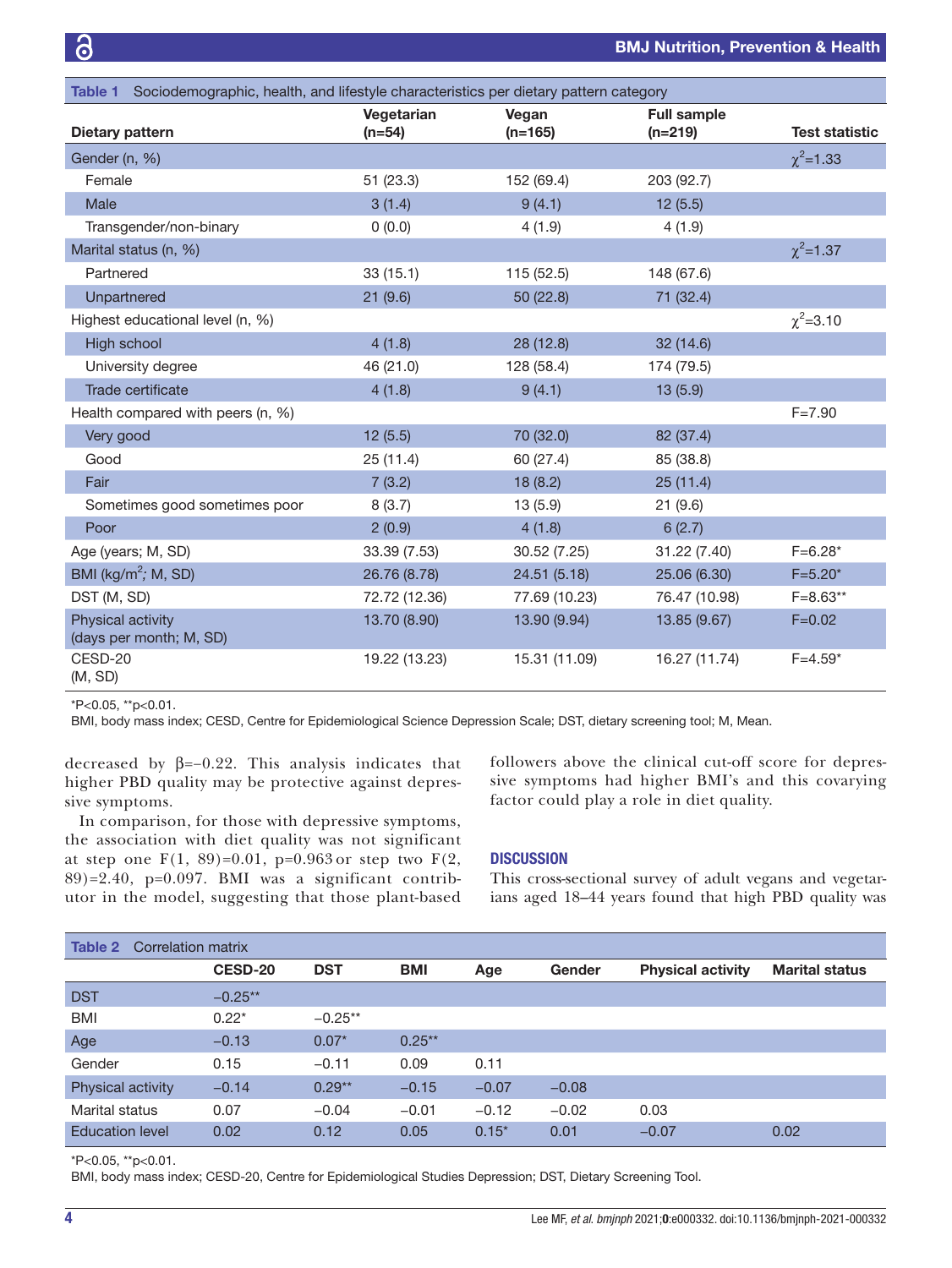<span id="page-4-0"></span>

| <b>Table 3</b> Coefficients of the model predicting DST in<br>CESD-20 |         |           |         |      |       |            |  |
|-----------------------------------------------------------------------|---------|-----------|---------|------|-------|------------|--|
| <b>Variable</b>                                                       | ß       | t         | $sr^2$  | R    | $R^2$ | Adj. $R^2$ |  |
| Step 1                                                                |         |           |         |      |       |            |  |
| <b>DST</b>                                                            | $-0.25$ | $-3.70**$ | $-0.25$ | 0.25 | 0.06  | 0.06       |  |
| Step 2                                                                |         |           |         |      |       |            |  |
| DST                                                                   | $-0.20$ | $-3.00*$  | $-0.20$ | 0.30 | 0.09  | 0.08       |  |
| <b>BMI</b>                                                            | በ 17    | $2.54*$   | 0.17    |      |       |            |  |

\*P<0.05, \*\*p<0.01.

BMI, body mass index; CESD-20, Centre for Epidemiological Studies Depression; DST, Dietary Screening Tool.

associated with decreased risk of depressive symptoms. This study is the first to highlight an association between a self-report plant-based dietary quality measure and depression in Australian adult vegans and vegetarians.

As such, our findings are in line with broad data regarding the protective role of diet in mental health and brain function across young and older adulthood. Research indicates that plant foods are high in complex carbohydrates, $49$  fibre, probiotics $50$  and antioxidants such as polyphenols, $51$  which have been found to decrease symptoms of depression. $52-54$  However, despite the intake of a PBD in this study of Australian vegans and vegetarians, the overall mean depression score was above the clinical cut-off for depressive symptoms and, as such, indicates an overall sample experiencing depression.<sup>39</sup> Given that the targeted age range is also considered to be at high risk of depression in Australia,<sup>2</sup> the current finding may reflect a broad population trend.

An association between vegan and vegetarian diets and depression has been largely disparate. Systematic review findings have shown no association between vegan and vegetarian diets and mental health outcomes, including depression and anxiety. $28-30$  Other empirical

and systematic reviews have shown associations between vegetarian diets and depression in adults across the lifespan[.22 34](#page-6-14) While other meta-analyses suggest that following a vegetarian diet is associated with a decreased risk of depression.<sup>[34](#page-6-23)</sup> As such, in line with our findings that show an association between diet quality and non-clinical depressive symptoms. However, no association between diet quality and depression for those meeting the criterion for depressive symptoms. Overall dietary quality could be important for reducing risk. This is especially important considering vegan and vegetarian diets are typically high in plant foods with a range of health benefits for improved mood and mental health.[49–55](#page-6-34) However, nutritional deficiencies are also common in these diets, such as lower intake of vitamins  $B_2$ ,  $B_3$ ,  $B_5$  and  $B_{12}$ , zinc, iodine and long-chain fatty acids that could negatively impact mental health and brain function.<sup>[56 57](#page-7-2)</sup>

There is a diverse body of research investigating the biological mechanism of effect that links dietary intake and mental health. While not yet fully characterised, there are a range of nutrients and foods within vegan and vegetarian diets that positively affect the pathophysiology of mood, including decreased chronic inflammation and oxidative stress,  $\frac{58-60}{2}$  and improvements in the gut microbiome brain  $axis$ .<sup>61–63</sup> For example, sources of fibre through greens, nuts, seeds, legumes and grains, which are prevalent features of vegan and vegetarian diets, are important for managing inflammation, glucose regulation, and promotion of gut microbiota changes.<sup>[64 65](#page-7-5)</sup> Conversely, consumption of nutrients such as amino acids tryptophan and tyrosine, and omega-3 polyunsaturated fatty acids (PUFA's) which have protective effects for neurotransmitter regulation of serotonin and dopamine essential for mood, is highest in fish-eating vegetarians but is limited in vegan diets.  $66\,67$ 

The current study shows that following a PBD does not necessarily mean the individual consumes a 'healthy'

<span id="page-4-1"></span>

| Table 4         | Coefficients of the model predicting DST, split by clinical cut-off of CESD-20 |         |          |                 |              |       |            |
|-----------------|--------------------------------------------------------------------------------|---------|----------|-----------------|--------------|-------|------------|
| <b>Variable</b> |                                                                                | β       | t        | sr <sup>2</sup> | $\mathsf{R}$ | $R^2$ | Adj. $R^2$ |
|                 | No depressive symptoms                                                         |         |          |                 |              |       |            |
| Step 1          |                                                                                |         |          |                 |              |       |            |
| <b>DST</b>      |                                                                                | $-0.22$ | $-2.55*$ | $-0.22$         | 0.22         | 0.05  | 0.04       |
| Step 2          |                                                                                |         |          |                 |              |       |            |
| <b>DST</b>      |                                                                                | $-0.22$ | $-2.48*$ | $-0.22$         | 0.23         | 0.05  | 0.04       |
| <b>BMI</b>      |                                                                                | 0.06    | 0.66     | 0.06            |              |       |            |
|                 | Depressive symptoms                                                            |         |          |                 |              |       |            |
| Step 1          |                                                                                |         |          |                 |              |       |            |
| <b>DST</b>      |                                                                                | 0.01    | 0.05     | 0.01            | 0.01         | 0.00  | $-0.01$    |
| Step 2          |                                                                                |         |          |                 |              |       |            |
| <b>DST</b>      |                                                                                | 0.07    | 0.78     | 0.08            | 0.23         | 0.05  | 0.03       |
| <b>BMI</b>      |                                                                                | 0.29    | $2.19*$  | 0.23            |              |       |            |

 $*P<0.05$ .

BMI, body mass index; CESD-20, Centre for Epidemiological Studies Depression 20 Items; DST, Dietary Screening Tool.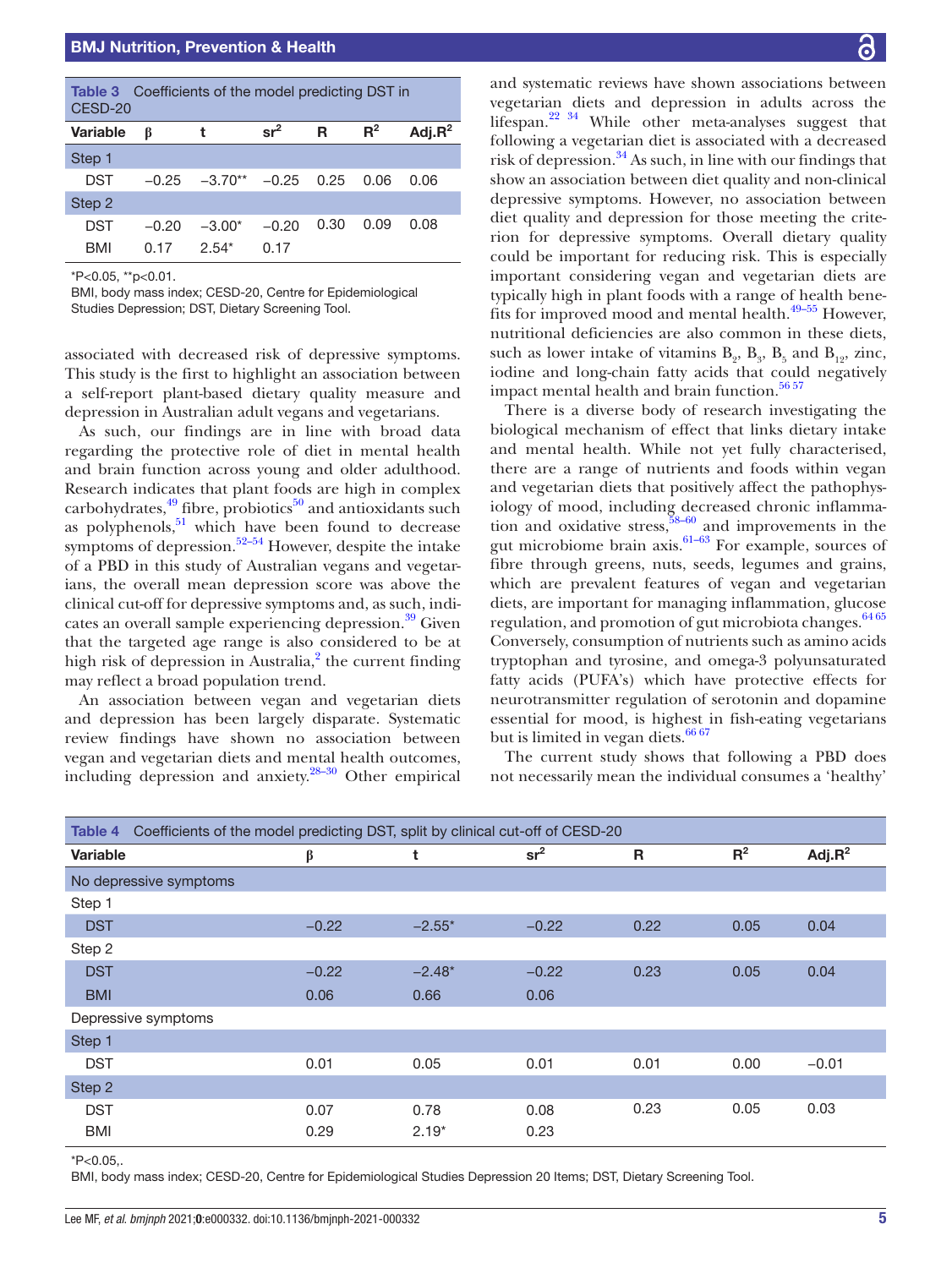dietary pattern. This finding is an important extension of the literature that has predominately compared diet type instead of dietary quality. As with other dietary patterns such as low-quality meat-based diets, low-quality Mediterranean dietary patterns and low-quality Ketogenic dietary patterns, this study highlights that there are also lowquality PBD. Low-quality PBDs include plant-based products that are high in ultra-processed ingredients, refined vegetable oils, fried food, salt, refined grains, alcohol, sugary snacks and drinks. $29\,68$  The consumer distinction between low and high-quality plant-based foods is important given that based on 2020 data, the expanding value of packaged vegan food in Australia is projected to reach approximately \$A215 million.<sup>69</sup> Consequently, individuals may inadvertently be consuming a diet high in processed plant foods consistent with a low diet quality, which is broadly a known risk factor for increased depression.[18 70 71](#page-6-37)

#### Strengths and limitations

This is the first known study to test the association between a PBD quality measure and depressive mood within adults aged 18–44. The adaptation of the DST might encourage researchers to conduct further studies on plant-based dietary quality in populations at risk of depression and promote its further use in empirical and intervention studies.

Some limitations are worthy of noting. First, the study had a cross-sectional design, and therefore causation cannot be implied. The sample data were also collected during the COVID-19 pandemic, where health behaviours such as increased social concern, limited exercise, increased intake of processed foods and increased alcohol consumption are likely to have negatively influenced mood.<sup>72</sup> Consequently, the current study offers an interesting insight into a time period and age group that is highly ecologically reflective of the times. The data were collected via self-report questionnaires, and therefore potential social desirability or recall bias might exist that relates to adherence to the diet. One aspect of crosssectional studies is that they cannot determine if a plantbased vegan/vegetarian diet influences mental health outcomes or if, perhaps, choice and motivation to adhere to a dietary type reflect mental health status. For example, Michalak *et*  $a^{\beta}$  showed that adoption of a vegetarian diet followed the onset of mental disorders, and by examining the motives for dietary adherence, the authors hypothesised that a mental disorder increases the likelihood of choosing a vegetarian diet to positively influence the course of the condition.[26](#page-6-39) Similarly, food choice motives and eating behaviours of those who follow PBD may also influence mental health. For example, vegans and vegetarians are likely to have concerns regarding animal welfare, environmental sustainability, climate change and carbon footprints, $7374$  which carries a burden of awareness that contributes to depressive symptoms.

Finally, in this sample, 93% of the respondents were female; therefore, it may limit the generalisability of

interpretation. However, this is unlikely as research shows that vegetarianism and veganism are more popular with women than men in Western countries<sup> $75$ </sup> and females play a predominant role in guiding eating behaviours and food choices, motivated by weight control and 'healthy eating' than men.<sup>76</sup>

The research field would benefit from longitudinal studies exploring the length of time on a particular diet and adherence level to determine whether the time and level of adherence impact the quality of association with depression. Well powered intervention studies with broad community samples are needed to determine associations between vegan/vegetarian dietary quality and depression. Further research into attitudes and motivations to adhere to a PBD can also support informed practices for healthcare professionals and the community at large to consider when following a plant-based dietary type.

In conclusion, the specific quality of vegan and vegetarian diets has not been explicitly explored in studies of diet and depression. As such, there is limited research available on the association between vegan and vegetarian diets and depression, and the small amount of available data is inconsistent and conflicting,  $21$   $22$   $25-27$   $34$   $77$   $78$ with divergent measures of vegan and vegetarian diets including scoring for meat and dairy-based food products. $25-27$  This study adapted the DST using a validated PBD index for a vegan and vegetarian population. From this adaptation, our findings align with the direction of evidence for an association between high quality vegan and vegetarian diets and decreased depressive symptoms.

Twitter Megan Frances Lee [@MeganLeePhD](https://twitter.com/MeganLeePhD) and Talitha Best [@besttalitha, nh\\_lab](https://twitter.com/besttalitha, nh_lab)

Contributors All authors contributed to the study conception, design and data collection. Data analyses were performed by MFL and TB. The first draft of the manuscript was written by MFL and TB and all authors reviewed and refined drafts of the manuscript. All authors read and approved the final manuscript. TB is the guarantor.

Funding The authors have not declared a specific grant for this research from any funding agency in the public, commercial or not-for-profit sectors.

Competing interests None declared.

Patient consent for publication Not applicable.

Ethics approval The study was approved by the Central Queensland University (CQU) Human Research Ethics Committee (2020–060).

Provenance and peer review Not commissioned; externally peer reviewed by Dr Scott Teasdale, UNSW Sydney & Mindgardens Neuroscience Network

Data availability statement Data are available in Mendeley public open access repository.

Supplemental material This content has been supplied by the author(s). It has not been vetted by BMJ Publishing Group Limited (BMJ) and may not have been peer-reviewed. Any opinions or recommendations discussed are solely those of the author(s) and are not endorsed by BMJ. BMJ disclaims all liability and responsibility arising from any reliance placed on the content. Where the content includes any translated material, BMJ does not warrant the accuracy and reliability of the translations (including but not limited to local regulations, clinical guidelines, terminology, drug names and drug dosages), and is not responsible for any error and/or omissions arising from translation and adaptation or otherwise.

Open access This is an open access article distributed in accordance with the Creative Commons Attribution Non Commercial (CC BY-NC 4.0) license, which permits others to distribute, remix, adapt, build upon this work non-commercially, and license their derivative works on different terms, provided the original work is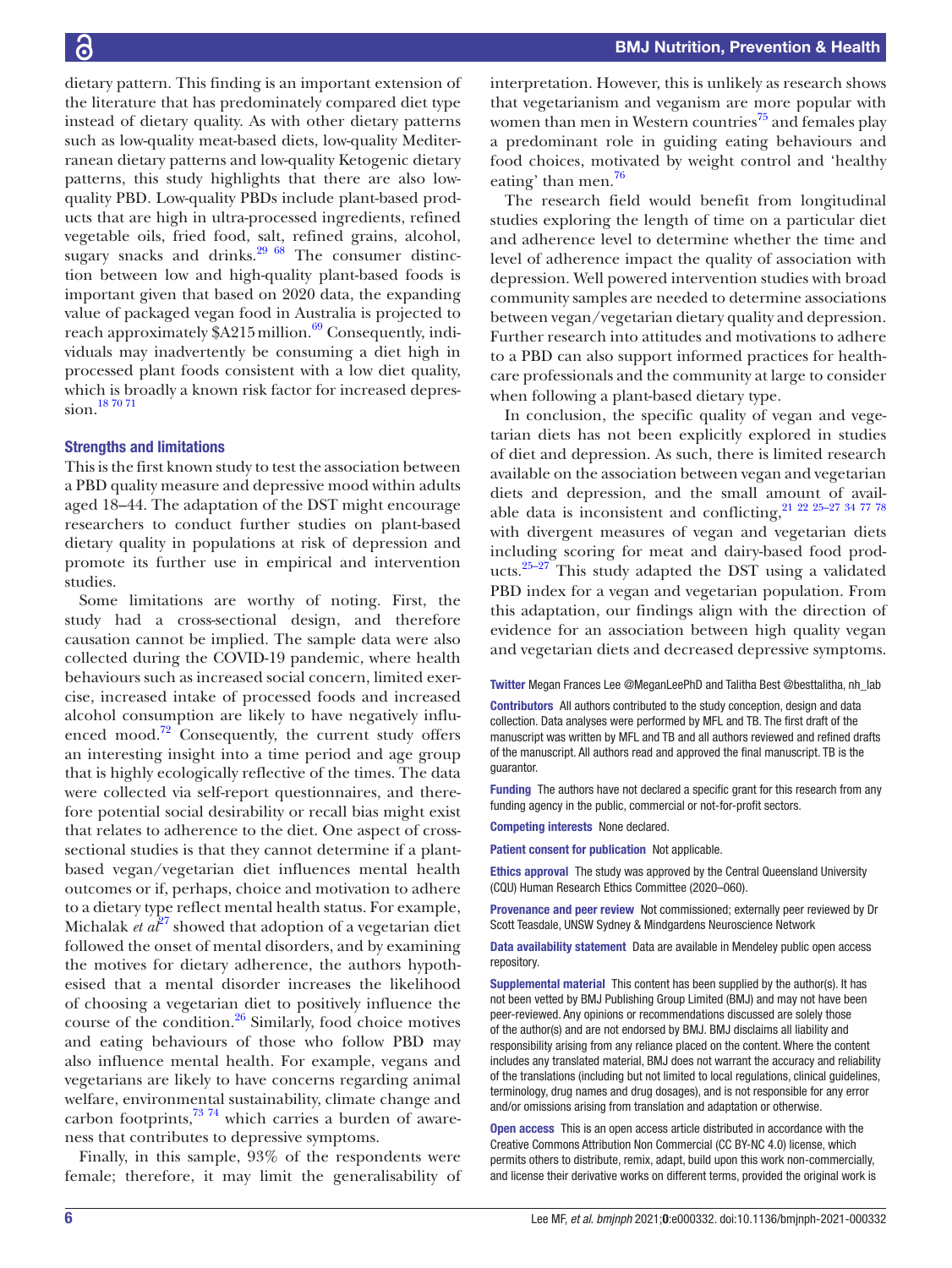## BMJ Nutrition, Prevention & Health

properly cited, appropriate credit is given, any changes made indicated, and the use is non-commercial. See: [http://creativecommons.org/licenses/by-nc/4.0/.](http://creativecommons.org/licenses/by-nc/4.0/)

#### ORCID iDs

Megan Frances Lee<http://orcid.org/0000-0001-7531-5312> Talitha Best <http://orcid.org/0000-0001-8849-1411>

#### **REFERENCES**

- <span id="page-6-0"></span>1 World Health Organization. *Depression and other common mental disorders: global health estimates*, 2017.
- <span id="page-6-1"></span>2 Australian Bureau of Statistics. National health survey: first results, 2017-18 Canberra, act: Commonwealth of Australia, 2019. Available: [https://www.abs.gov.au/AUSSTATS/abs@.nsf/Lookup/4364.0.55.](https://www.abs.gov.au/AUSSTATS/abs@.nsf/Lookup/4364.0.55.001Main+Features702017-18) [001Main+Features702017-18](https://www.abs.gov.au/AUSSTATS/abs@.nsf/Lookup/4364.0.55.001Main+Features702017-18)
- <span id="page-6-2"></span>3 Al-Harbi KS. Treatment-resistant depression: therapeutic trends, challenges, and future directions. *[Patient Prefer Adherence](http://dx.doi.org/10.2147/PPA.S29716)* 2012;6:369–88.
- <span id="page-6-3"></span>4 Jacka FN, O'Neil A, Opie R, *et al*. A randomised controlled trial of dietary improvement for adults with major depression (the 'SMILES' trial). *[BMC Med](http://dx.doi.org/10.1186/s12916-017-0791-y)* 2017;15:1–13.
- <span id="page-6-4"></span>5 Bremner J, Moazzami K, Wittbrodt M, *et al*. Diet, stress and mental health. *[Nutrients](http://dx.doi.org/10.3390/nu12082428)* 2020;12:2428–55.
- Ärnlöv J, Collaborators Global Burden of Disease. Global burden of 87 risk factors in 204 countries and territories, 1990 to 2019; a systematic analysis for the global burden of disease study 2019. *The Lancet* 2020;396:1223–49.
- <span id="page-6-5"></span>7 Collins CE, Boggess MM, Watson JF, *et al*. Reproducibility and comparative validity of a food frequency questionnaire for Australian adults. *[Clin Nutr](http://dx.doi.org/10.1016/j.clnu.2013.09.015)* 2014;33:906–14.
- <span id="page-6-6"></span>8 Elmadfa I, Meyer AL. Diet quality, a term subject to change over time. *[Int J Vitam Nutr Res](http://dx.doi.org/10.1024/0300-9831/a000104)* 2012;82:144–7.
- <span id="page-6-7"></span>9 Cespedes EM, Hu FB. Dietary patterns: from nutritional epidemiologic analysis to national guidelines. *[Am J Clin Nutr](http://dx.doi.org/10.3945/ajcn.115.110213)* 2015;101:899–900.
- <span id="page-6-8"></span>10 Marx W, Hoare E, Jacka F. Diet and depression: from epidemiology to novel therapeutics. In: Quevedo J, Carvalho AF, Zarate CA, eds. *Neurobiology of depression: academic press*, 2019: 285–92.
- 11 Jacka FN. *Brain changer: the latest cutting-edge science on how diet can affect your risk of anxiety and depression, and influence the health of your brain*. NSW, Australia: Pan Macmillan, 2019.
- <span id="page-6-9"></span>12 Satija A, Bhupathiraju SN, Spiegelman D, *et al*. Healthful and Unhealthful Plant-Based Diets and the Risk of Coronary Heart Disease in U.S. Adults. *[J Am Coll Cardiol](http://dx.doi.org/10.1016/j.jacc.2017.05.047)* 2017;70:411–22.
- <span id="page-6-10"></span>13 Brown C, Matthew J, Wolf I. What does "plant-based" actually mean? *Vegetarian J* 2018;37:24.
- 14 Rajaram S, Jones J, Lee GJ. Plant foods, and age-related cognitive decline. *Adv Nutr* 2019;10:422–36.
- <span id="page-6-11"></span>15 Firth J, Gangwisch JE, Borisini A, *et al*. Food and mood: how do diet and nutrition affect mental wellbeing? *[BMJ](http://dx.doi.org/10.1136/bmj.m2382)* 2020;369:m2382.
- 16 Quehl R, Haines J, Lewis SP, *et al*. Food and mood: diet quality is inversely associated with depressive symptoms in female university students. *[Can J Diet Pract Res](http://dx.doi.org/10.3148/cjdpr-2017-007)* 2017;78:124–8.
- 17 Roca M, Kohls E, Gili M, Watkins E, *et al*. Prevention of depression through nutritional strategies in high-risk persons: rationale and design of the MooDFOOD prevention trial. *[BMC Psychiatry](http://dx.doi.org/10.1186/s12888-016-0900-z)* 2016;16:1–12.
- <span id="page-6-37"></span>18 Khosravi M, Sotoudeh G, Majdzadeh R, *et al*. Healthy and unhealthy dietary patterns are related to depression: a case-control study. *[Psychiatry Investig](http://dx.doi.org/10.4306/pi.2015.12.4.434)* 2015;12:434–42.
- <span id="page-6-12"></span>19 Morgan R. The slow but steady rise of vegetarianism in Australia, 2018. Available: [http://www.roymorgan.com/findings/vegetarianisms](http://www.roymorgan.com/findings/vegetarianisms-slow-but-steady-rise-in-australia-201608151105)[slow-but-steady-rise-in-australia-201608151105](http://www.roymorgan.com/findings/vegetarianisms-slow-but-steady-rise-in-australia-201608151105)
- 20 Firth J, Marx W, Dash S, *et al*. The effects of dietary improvement on symptoms of depression and anxiety: a meta-analysis of randomized controlled trials. *[Psychosom Med](http://dx.doi.org/10.1097/PSY.0000000000000673)* 2019;81:265–80.
- <span id="page-6-13"></span>21 Lavallee K, Zhang XC, Michalak J, *et al*. Vegetarian diet and mental health: cross-sectional and longitudinal analyses in culturally diverse samples. *[J Affect Disord](http://dx.doi.org/10.1016/j.jad.2019.01.035)* 2019;248:147–54.
- <span id="page-6-14"></span>22 Beezhold BL, Johnston CS. Restriction of meat, fish, and poultry in omnivores improves mood: a pilot randomized controlled trial. *[Nutr J](http://dx.doi.org/10.1186/1475-2891-11-9)* 2012;11:9.
- <span id="page-6-15"></span>23 Hibbeln JR, Northstone K, Evans J, *et al*. Vegetarian diets and depressive symptoms among men. *[J Affect Disord](http://dx.doi.org/10.1016/j.jad.2017.07.051)* 2018;225:13–17.
- 24 Li X-de, Cao H-J, Xie S-Y, Li X-d CH-j, S-y X, *et al*. Adhering to a vegetarian diet may create a greater risk of depressive symptoms in the elderly male Chinese population. *[J Affect Disord](http://dx.doi.org/10.1016/j.jad.2018.09.033)* 2019;243:182–7.
- <span id="page-6-16"></span>25 Beezhold B, Radnitz C, Rinne A, *et al*. Vegans report less stress and anxiety than omnivores. *[Nutr Neurosci](http://dx.doi.org/10.1179/1476830514Y.0000000164)* 2015;18:289–96.
- <span id="page-6-39"></span>26 Paslakis G, Richardson C, Nöhre M, *et al*. Prevalence and psychopathology of vegetarians and vegans - Results from a representative survey in Germany. *[Sci Rep](http://dx.doi.org/10.1038/s41598-020-63910-y)* 2020;10:6840.
- <span id="page-6-38"></span>27 Michalak J, Zhang XC, Jacobi F. Vegetarian diet and mental disorders: results from a representative community survey. *[Int J](http://dx.doi.org/10.1186/1479-5868-9-67)  [Behav Nutr Phys Act](http://dx.doi.org/10.1186/1479-5868-9-67)* 2012;9:67.
- <span id="page-6-17"></span>28 Iguacel I, Huybrechts I, Moreno LA, *et al*. Vegetarianism and veganism compared with mental health and cognitive outcomes: a systematic review and meta-analysis. *[Nutr Rev](http://dx.doi.org/10.1093/nutrit/nuaa030)* 2021;79:361–81.
- <span id="page-6-18"></span>29 Askari M, Daneshzad E, Darooghegi Mofrad M, *et al*. Vegetarian diet and the risk of depression, anxiety, and stress symptoms: a systematic review and meta-analysis of observational studies. *[Crit](http://dx.doi.org/10.1080/10408398.2020.1814991)  [Rev Food Sci Nutr](http://dx.doi.org/10.1080/10408398.2020.1814991)* 2020:1–11.
- <span id="page-6-19"></span>30 Jain R, Degremont A, Philippou E, *et al*. Association between vegetarian and vegan diets and depression: a systematic review. *[Proc Nutr Soc](http://dx.doi.org/10.1017/S0029665119001496)* 2020;79.
- <span id="page-6-20"></span>31 Larsson CL, Klock KS, Nordrehaug Astrøm A, *et al*. Lifestyle-related characteristics of young low-meat consumers and omnivores in Sweden and Norway. *[J Adolesc Health](http://dx.doi.org/10.1016/S1054-139X(02)00344-0)* 2002;31:190–8.
- <span id="page-6-21"></span>32 Perry CL, Mcguire MT, Neumark-Sztainer D, *et al*. Characteristics of vegetarian adolescents in a multiethnic urban population. *[J Adolesc](http://dx.doi.org/10.1016/s1054-139x(01)00258-0)  [Health](http://dx.doi.org/10.1016/s1054-139x(01)00258-0)* 2001;29:406–16.
- <span id="page-6-22"></span>33 Ljungberg T, Bondza E, Lethin C. Evidence of the importance of dietary habits regarding depressive symptoms and depression. *[Int J](http://dx.doi.org/10.3390/ijerph17051616)  [Environ Res Public Health](http://dx.doi.org/10.3390/ijerph17051616)* 2020;17:1616.
- <span id="page-6-23"></span>34 Ocklenburg S, Borawski J. Vegetarian diet and depression scores: a meta-analysis. *[J Affect Disord](http://dx.doi.org/10.1016/j.jad.2021.07.098)* 2021;294:813–5.
- <span id="page-6-24"></span>35 von Elm E, Altman DG, Egger M, *et al*. The strengthening the reporting of observational studies in epidemiology (STROBE) statement: guidelines for reporting observational studies. *[J Clin](http://dx.doi.org/10.1016/j.jclinepi.2007.11.008)  [Epidemiol](http://dx.doi.org/10.1016/j.jclinepi.2007.11.008)* 2008;61:344–9.
- <span id="page-6-25"></span>36 Milton K, Bull FC, Bauman A. Reliability and validity testing of a single-item physical activity measure. *[Br J Sports Med](http://dx.doi.org/10.1136/bjsm.2009.068395)* 2011;45:203–8.
- <span id="page-6-26"></span>37 DeSalvo KB, Fisher WP, Tran K, *et al*. Assessing measurement properties of two single-item general health measures. *[Qual Life Res](http://dx.doi.org/10.1007/s11136-005-0887-2)* 2006;15:191–201.
- <span id="page-6-27"></span>38 Radloff LS. The CES-D scale: a self-report depression scale for research in the general population. In: *[Applied psychological](http://dx.doi.org/10.1177/014662167700100306)  [measurement](http://dx.doi.org/10.1177/014662167700100306)*. , 1977: 1, 385–401.
- <span id="page-6-36"></span>39 Cosco TD, Prina M, Stubbs B, *et al*. Reliability and validity of the center for epidemiologic studies depression scale in a population-based cohort of middle-aged U.S. adults. *[J Nurs Meas](http://dx.doi.org/10.1891/1061-3749.25.3.476)* 2017;25:476–85.
- <span id="page-6-28"></span>40 Phillips G, Shadish W, Murray D, *et al*. The center for epidemiologic studies depression scale with a young adolescent population: a confirmatory factor analysis. *[Multivariate Behav Res](http://dx.doi.org/10.1207/s15327906mbr4102_3)* 2006;41:147–63.
- 41 Kokou-Kpolou CK, Iorfa SK, Park S, *et al*. The center for epidemiologic studies depression Scale–Revised (CESD-20-R): factorial validity and gender invariance among Nigerian young adults. *[Curr Psychol](http://dx.doi.org/10.1007/s12144-020-01231-z)* 2021;11.
- <span id="page-6-29"></span>42 Matta J, Czernichow S, Kesse-Guyot E, *et al*. Depressive symptoms and vegetarian diets: results from the Constances cohort. *[Nutrients](http://dx.doi.org/10.3390/nu10111695)* 2018;10:1695.
- 43 Forestell CA, Nezlek JB. Vegetarianism, depression, and the five factor model of personality. *[Ecol Food Nutr](http://dx.doi.org/10.1080/03670244.2018.1455675)* 2018;57:246–59.
- <span id="page-6-30"></span>44 Bailey RL, Miller PE, Mitchell DC, *et al*. Dietary screening tool identifies nutritional risk in older adults. *[Am J Clin Nutr](http://dx.doi.org/10.3945/ajcn.2008.27268)* 2009;90:177–83.
- <span id="page-6-31"></span>45 US Department of Agriculture. *Dietary guidelines for Americans*, 2005.
- <span id="page-6-32"></span>46 O'Neil A, Quirk SE, Housden S, *et al*. Relationship between diet and mental health in children and adolescents: a systematic review. *[Am J](http://dx.doi.org/10.2105/AJPH.2014.302110)  [Public Health](http://dx.doi.org/10.2105/AJPH.2014.302110)* 2014;104:31–42.
- 47 Young LM, Gauci S, Scholey A, *et al*. Self-reported diet quality differentiates nutrient intake, blood nutrient status, mood, and cognition: implications for identifying nutritional neurocognitive risk factors in middle age. *[Nutrients](http://dx.doi.org/10.3390/nu12102964)* 2020;12:2964–76.
- <span id="page-6-33"></span>48 Dickie S, Woods JL, Baker P, *et al*. Evaluating nutrient-based indices against food- and diet-based indices to assess the health potential of foods: how does the Australian health Star rating system perform after five years? *[Nutrients](http://dx.doi.org/10.3390/nu12051463)* 2020;12:1463–79.
- <span id="page-6-34"></span>49 Sanchez-Villegas A, Zazpe I, Santiago S, *et al*. Added sugars and sugar-sweetened beverage consumption, dietary carbohydrate index and depression risk in the Seguimiento Universidad de Navarra (sun) project. *[Br J Nutr](http://dx.doi.org/10.1017/S0007114517003361)* 2018;119:211–21.
- <span id="page-6-35"></span>50 Liu RT, Walsh RFL, Sheehan AE. Prebiotics and probiotics for depression and anxiety: a systematic review and meta-analysis of controlled clinical trials. *[Neurosci Biobehav Rev](http://dx.doi.org/10.1016/j.neubiorev.2019.03.023)* 2019;102:13–23.